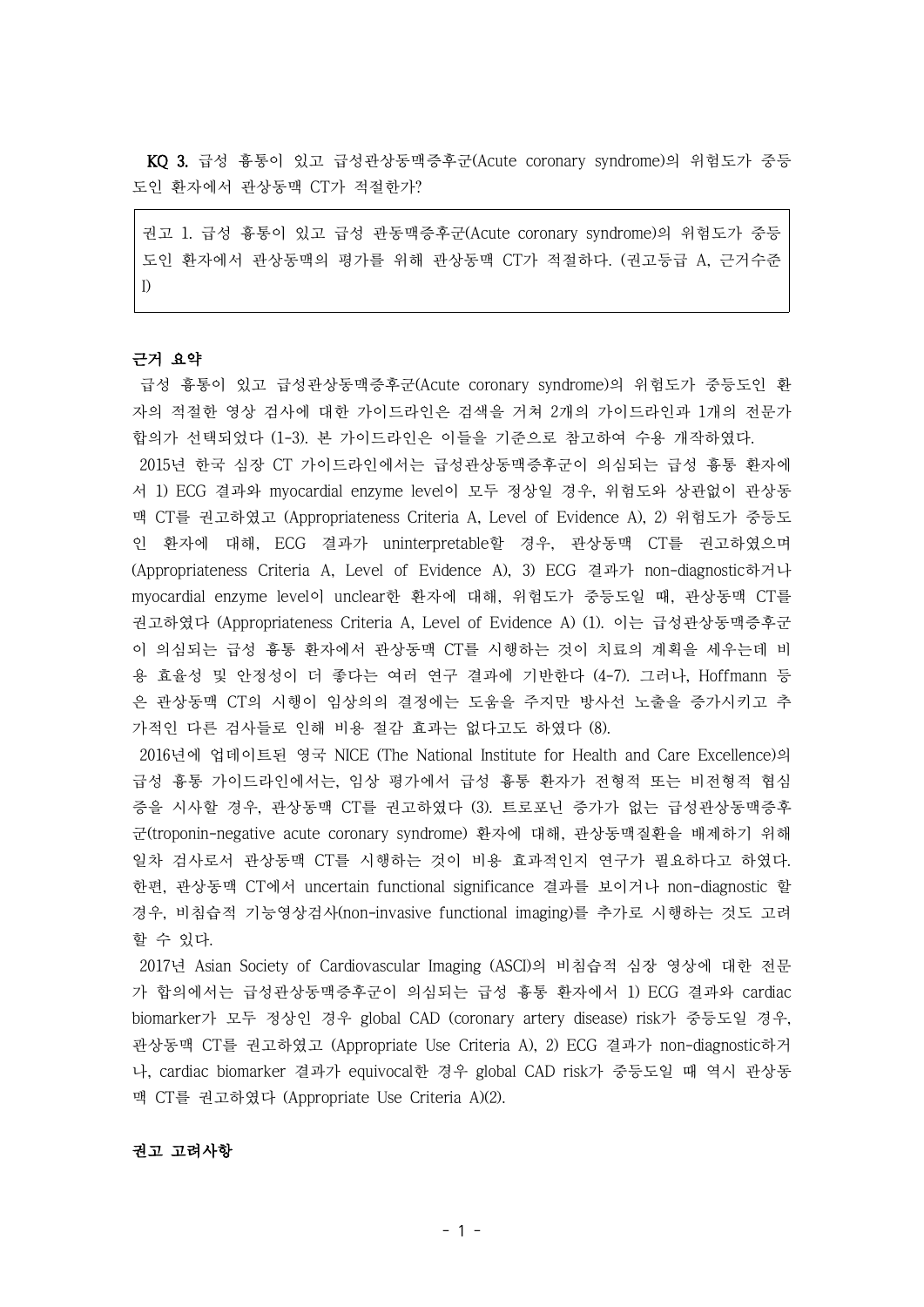### 1. 이득과 위해 (Benefit and Harm)

급성관상동맥증후군의 위험도가 중등도인 급성 흉통 환자에서 관상동맥 CT를 고려한다면, 관상동맥질환을 조기 배제함으로써, 불필요한 invasive coronary angiography의 빈도를 낮출 수 있다. 한편, 관상동맥 CT에서 급성관상동맥질환이 확인될 경우, lifestyle modification과 treatment initiation을 빠르게 도입할 수 있어 급성관상동맥증후군, 심근경색 등 major adverse cardiac event (MACE)의 발생률 저하에도 영향을 줄 수 있다. 다만 환자에게 방사 선 노출의 위험이 있고, 신장 기능 이상이 있는 환자에서는 조영제 사용의 주의가 필요하므 로 이와 같은 것들을 고려하여 적용하여야 한다.

# 2. 국내 수용성과 적용성 (Acceptability and Applicability)

우리나라는 병원에 CT가 많이 보급되어 있고 특히 대학병원 등의 대형병원에서는 관상동 맥 CT를 촬영할 수 있는 64 채널 이상 CT를 대부분 보유하였으므로 관상동맥 CT의 수용성 에는 문제가 없다. 하지만 검사 비용, 보험 적용 문제, 방사선 위해성이나 조영제 부작용 등 을 고려해야 하므로 적용에 어려운 점들도 있다. 수용성과 적용성 평가표는 부록2에 제시되 어 있다.

### 3. 검사별 방사선량

관상동맥 CT 2 or 3

# 참고문헌

- 1. Kim YJ, Yong HS, Kim SM, et al. Korean guidelines for the appropriate use of cardiac CT. Korean J Radiol 2015;16(2):251-285.
- 2. ASCI Practice Guideline Working Group. SCCT guidelines on the use of coronary computed tomographic angiography for patients presenting with acute chest pain to the emergency department: A Report of the Society of Cardiovascular Computed Tomography Guidelines Committee. Korean J Radiol 2017;18(6):871-880
- 3. Recent-onset chest pain of suspected cardiac origin: assessment and diagnosis, Clinical guideline [CG95], NICE, [Published date: 24 March 2010] [Last updated: 30 November 2016, https://www.nice.org.uk/guidance/cg95
- 4. Chang SA, Choi SI, Choi EK, Kim HK, Jung JW, Chun EJ, et al. Usefulness of 64-slice multidetector computed tomography as an initial diagnostic approach in patients with acute chest pain. Am Heart J 2008;156:375-383
- 5. Goldstein JA, Gallagher MJ, O'Neill WW, Ross MA, O'Neil BJ, Raff GL. A randomized controlled trial of multi-slice coronary computed tomography for evaluation of acute chest pain. J Am Coll Cardiol 2007;49:863-871
- 6. May JM, Shuman WP, Strote JN, Branch KR, Mitsumori LM, Lockhart DW, et al. Low-risk patients with chest pain in the emergency department: negative 64-MDCT coronary angiography may reduce length of stay and hospital charges. AJR Am J Roentgenol 2009;193:150-154